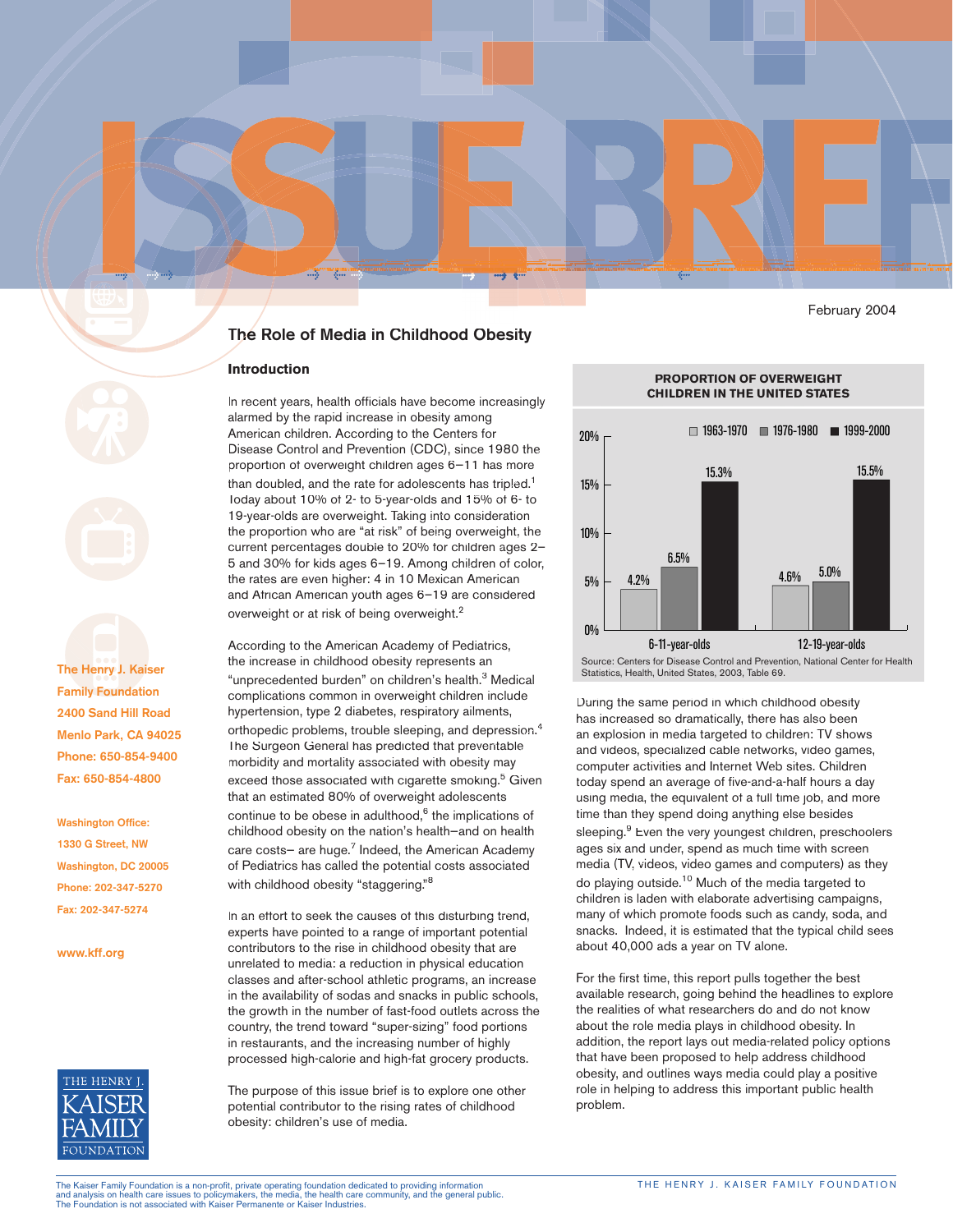Pediatricians, child development experts, and media researchers have theorized that media may contribute to childhood obesity in one or more of the following ways:

- The time children spend using media displaces time they could spend in physical activities;
- The food advertisements children are exposed to on TV influence them to make unhealthy food choices;
- The cross-promotions between food products and popular TV and movie characters are encouraging children to buy and eat more high-calorie foods;
- Children snack excessively while using media, and they eat less healthy meals when eating in front of the TV;
- Watching TV and videos lowers children's metabolic rates below what they would be even if they were sleeping;
- Depictions of nutrition and body weight in entertainment media encourage children to develop less healthy diets.

The research to date has examined these issues from a variety of perspectives ranging from health sciences and public health, to child development and family relations, to advertising and mass communications. These investigations have been methodologically diverse, and the results have often been mixed. As with any research, caution must be used when comparing the outcomes of studies because of variations in the methods and measures used. For example, some studies are regional, while others use large, nationally representative samples. Some focus on specific demographic subsets, such as 6th-grade girls, while others are broader. Some studies rely on detailed data sets, others on fairly simplistic measures. For example, television use may be measured through self-reports, parental reports, or detailed diaries. Likewise, body fat may be assessed through multiple clinical measures or by self-reports of height and weight.

The following section of this report reviews the major research that has been conducted on the key issues concerning media and childhood obesity, and summarizes the major findings.

# **DEFINING CHILDHOOD OBESITY**

The phrases "obese," "overweight," and "at risk for being overweight" are commonly used in the public health community. With regard to children, the terms "obese" and "overweight" are generally used interchangeably in the medical literature.<sup>11</sup> The Body Mass Index (BMI), which measures the ratio of weight to height, is a standard tool used to define these terms.<sup>12</sup> BMI definitions for children and adolescents are age- and gender-specific in order to accommodate growth patterns. The Centers for Disease Control and Prevention (CDC) classify children as "overweight" if they are above the 95th percentile for their age and sex, and "at risk of being overweight" if they are between the 85th and 95th percentile.<sup>13</sup>

## **Research on Media and Childhood Obesity**

## **Do major studies find a relationship between childhood obesity and the time children spend using media?**

The first major evidence that children's media consumption may be related to their body weight came in a 1985 article by William Dietz and Stephen Gortmaker in the journal Pediatrics, and it was dramatic. An analysis of data from a large national study of more than 13,000 children, the National Health Examination Survey (NHES), found significant associations between the amount of time children spent watching television and the prevalence of obesity. The authors concluded that, among 12- to 17-year-olds, the prevalence of obesity increased by 2% for each additional hour of television viewed, even after controlling for other variables such as prior obesity, race, and socio-economic status.<sup>14</sup> Indeed, according to the authors, "only prior obesity had a larger independent effect than television on the prevalence of obesity."<sup>15</sup> In a commentary published in 1993, the authors went on to note that another interpretation of their findings is that "29% of the cases of obesity could be prevented by reducing television viewing to 0 to 1 hours per week."16

Since then, several more studies have found a statistically significant relationship between media use and rates of obesity, while others have found either a weak relationship or no relationship at all. In addition to the Dietz and Gortmaker study, other large-scale national studies have found a correlation between media use and body weight:

- Analysis of data from a nationally representative survey of more than 700 kids ages 10–15, conducted in the late 1980s, concluded that "the odds of being overweight were 4.6 times greater for youth watching more than 5 hours of television per day compared with those watching for 0–1 hours," even when controlling for prior overweight, maternal overweight, race, and socio-economic status. The authors concluded, "Estimates of attributable risk indicate that more [than] 60% of overweight incidence in this population can be linked to excess television viewing time."17
- Data from the 1988-1994 waves of the National Health and Nutrition Examination Surveys (NHANES) were analyzed to explore the relationship between TV watching and obesity among 8- to 16-year-olds. The study concluded that "television watching was positively associated with obesity among girls, even after controlling for age, race/ethnicity, family income, weekly physical activity, and energy intake." The study did not find a correlation for boys.<sup>18</sup>
- Another analysis of the 1988–1994 NHANES data found that among 8- to 16-year-olds, both boys and girls "who watched the most television had more body fat and greater BMIs than those who watched less than 2 hours a day."<sup>19</sup>
- A study based on the CDC's 1999 Youth Risk Behavior Survey which sampled more than 12,000 high school students nationwide, found that watching television more than 2 hours a day was related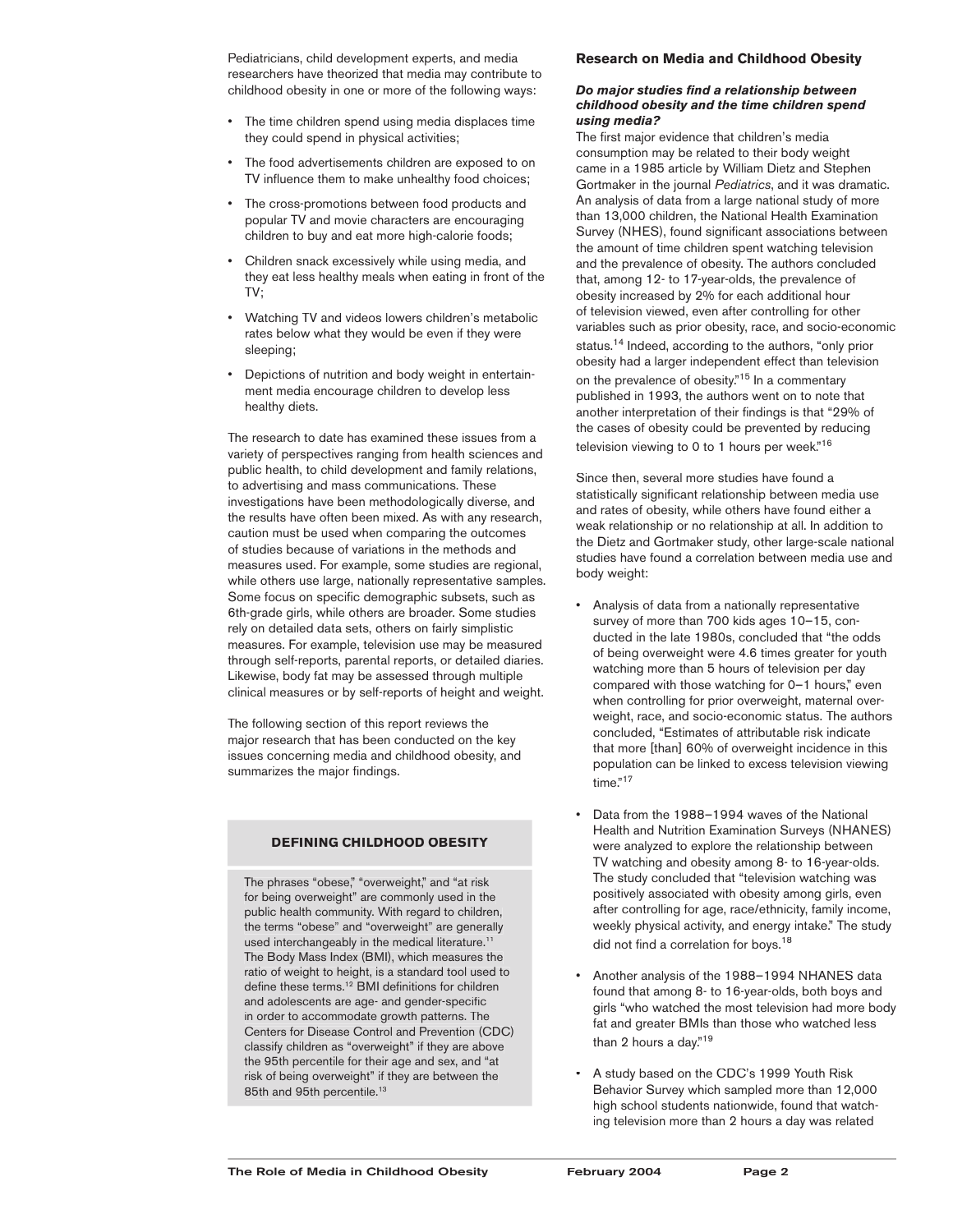to being overweight; these findings were consistent for the entire student population, controlling for race, ethnicity, and gender.<sup>20</sup>

• A later study found a link between television viewing and obesity using a different methodology. The Framingham Children's Study was a longitudinal study in which slightly more than 100 children were enrolled as preschoolers and followed into early adolescence. In this study, published in 2003, the authors found that "television watching was an independent predictor of the change in the child's BMI" and other measures of body fatness. They noted that the effect of TV viewing was "only slightly attenuated" by controlling for factors such as the child's body-fat measures at the time they were enrolled in the study, and their parents' BMI or education. The authors concluded that "television watching is a risk factor for change in body fat, not simply reflective of more obese children tending to watch more television as a consequence of their obesity making it difficult to exercise."<sup>21</sup>

Other studies—one from a nationally representative cross-sectional sample and the others from specific regions or communities—have not found a relationship between television viewing and childhood obesity:

- A recent analysis of data from a national study of more than 2,800 children ages 12 and under, which relied on detailed time-use diaries, found a "striking" lack of relationship between time spent watching television and children's weight status. On the other hand, this study did find a relationship between obesity and time spent playing video games, although that relationship was not linear: Children with higher weight played moderate amounts of games, while those with low weight played electronic games either very little or a lot.<sup>22</sup>
- A 1993 study of 6th- and 7th-grade girls in Northern California found that over a two-year period "baseline hours of after-school television viewing was not significantly associated with either baseline or longitudinal change in BMI." The authors argued that their study "refutes previous suggestions that … television viewing is causally related to obesity."<sup>23</sup>
- A study of nearly 200 preschoolers in Texas observed the children for several hours on each of four different days a year, over the course of three years, recording the amount of TV the children watched and their physical activities. This study found that although television watching was weakly negatively correlated with physical activity levels, it was not associated with body composition.24

In evaluating this research, it is important to note that some of these studies are cross-sectional rather than longitudinal-that is, they take a specific point in time and look at whether TV viewing is associated with obesity. One problem with this approach is that while a study may indicate a relationship between TV viewing and being overweight, it does not prove that the TV viewing caused the increased weight. Controlling for other risk factors such as socio-economic status and parental body weight (as many studies do) can help clarify the results. Another problem with the cross-sectional approach is that the causal relationship could run in

the opposite direction: that is, being obese may cause children to engage in more sedentary (and isolated) activities, including watching more television.

Longitudinal studies can help address the causality issue; however, the results of these studies have varied. As noted above, the two-year longitudinal study of adolescent girls in Northern California did not find a causal relationship between children's weight and the time they spent with media. On the other hand, the Framingham Children's Study, which tracked preschoolers through early adolescence, did find such a relationship. The authors of the latter study have theorized that the effects of media use on body weight may emerge slowly over time, and hence were not revealed in the two-year study in Northern California. It has also been argued that the lack of effect in that study may be due to factors specific to the sample of 6th- and 7th-grade girls in Northern California. Additionally, the study of 700 10- to 15-year-olds referenced above used height and weight data from 1986 and compared it to TV viewing and BMI measures in 1990. These authors concluded that "no evidence was found for a selective effect of overweight; i.e., children who were overweight in 1986 were unlikely to watch more television in 1990 than were children who were not overweight."<sup>25</sup>

Others argue that the only way to truly demonstrate a causal relationship is through an experimental trial; for example, reduce TV viewing and see whether that affects children's weight when compared to a control group.<sup>26</sup> Several interventions of this nature have been found to have a positive impact in reducing children's body weight.

#### **Do experimental interventions that reduce children's media time result in weight loss?**

Experimental trials are considered the best way of determining whether there is a causal relationship between television viewing and childhood obesity. Some experiments have incorporated reductions in media time as part of a more comprehensive program involving diet and increased physical activity as well. Another experiment used reduced media time as the only intervention, yet still found an impact on children's weight and body fatness.

• During the 1996–97 school year, Stanford University researchers conducted a randomized controlled trial in which they reduced the amount of time a group of about 100 3rd- and 4th-graders in Northern California spent with TV, videos, and video games. Two matched elementary schools were selected to participate, one of which served as the control group. The intervention involved a "turnoff" period of no screen time for 10 days followed by limiting TV time to 7 hours per week, as well as learning media literacy skills to teach selective viewing. At the end of a 6-month, 18-lesson classroom curriculum, students who received the intervention achieved statistically significant reductions in their television viewing and meals eaten in front of the TV set, as well as decreases in BMI, triceps skinfold thickness, waist circumference, and waist-tohip ratio. While these changes were not accompanied by reduced high-fat food intake or increased physical activity, the findings do appear to demonstrate the feasibility of decreasing body weight by reducing time spent with screen media.<sup>27</sup>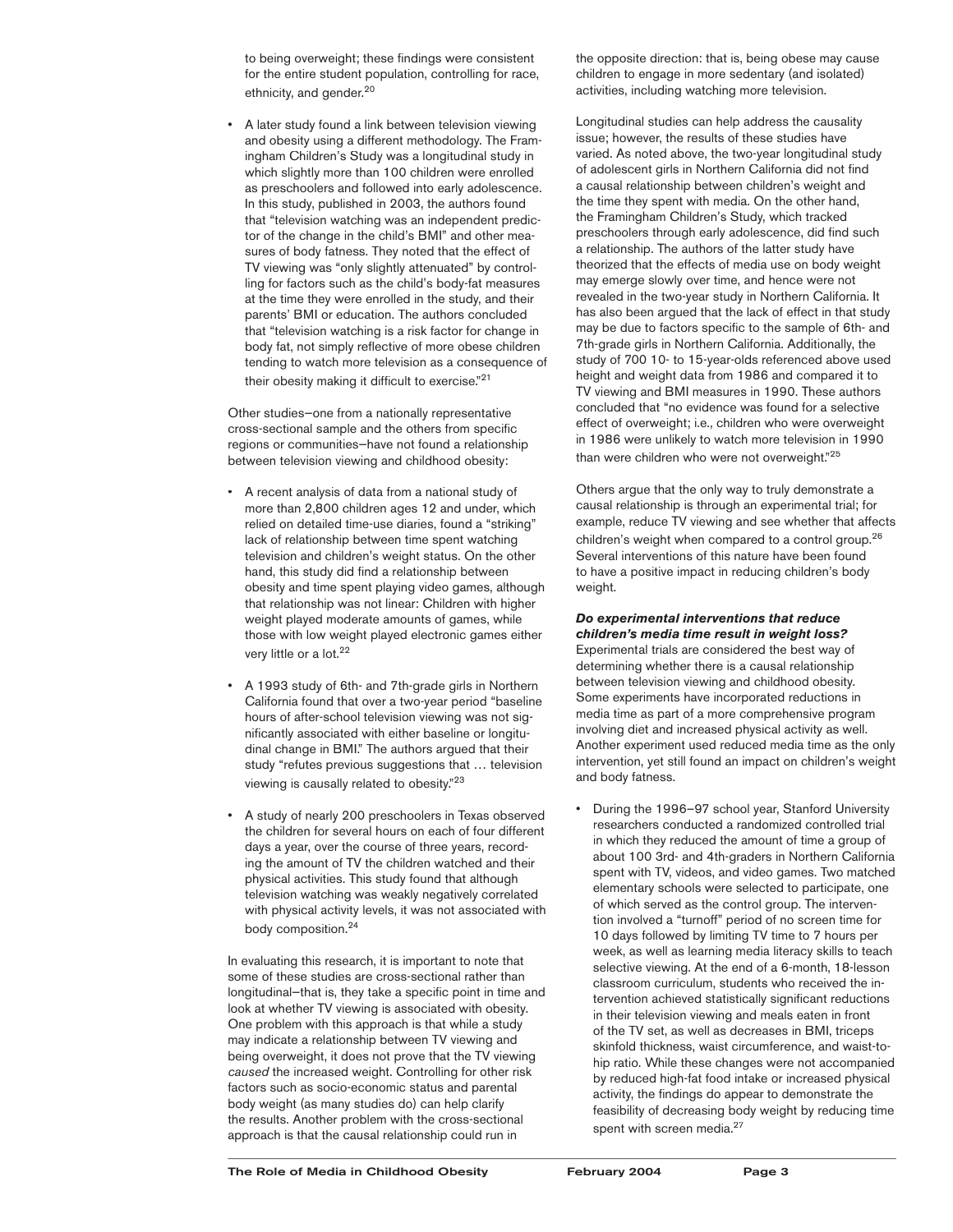- Another school-based intervention found improved diet, increased physical activity, and decreased television time to be effective. The study, which measured prevalence, incidence, and remission of obesity among ethnically diverse middle-school boys and girls, involved a randomized controlled field trial with five intervention and five control schools. Classroom teachers in math, science, language arts, social studies, and physical education incorporated lessons within the existing curricula over two years. The lessons focused on decreasing television viewing to 2 hours per day, increasing physical activity, reducing consumption of high-fat food, and increasing servings of fruits and vegetables. For each hour television viewing was reduced, the prevalence of obesity was reduced among girls in the intervention schools compared with the control schools; no similar effect was found for boys. The program also resulted in an increase in girls' consumption of fruits and vegetables.28
- A family-based weight-control program found that decreasing sedentary behaviors (such as screen media use) is a viable alternative to increasing physical activity in treating childhood obesity. Families with obese children ages 8—12 were randomly assigned to one of four groups that included dietary and behaviorchange information, but differed in whether they tried to decrease sedentary activities or increase physical activity. Results indicated that significant decreases in percent of overweight and body fat were associated with decreasing sedentary behaviors such as watching TV or videos, or playing video or computer games.<sup>29</sup>

These interventions indicate that reducing the time children spend with media may indeed be an effective way to address childhood obesity. Researchers, health professionals, and advocates have theorized several ways media may contribute to childhood obesity. The following sections summarize some of the major scientific studies in order to provide an understanding of media's potential influence on the incidence of overweight among children and adolescents in the United States.

# **Does the time children spend using media displace time spent in more physical activities?**

From toddlers to teens, American youth are spending a substantial part of every day of their lives using media. But the time children spend using media does not necessarily mean a decrease in time spent in physical activities. Surprisingly, few studies have examined this relationship, and results have been mixed. Some studies have found a weak but statistically significant relationship between hours of television viewing and levels of physical activity, while others have found no relationship between the two.

- A study of 6th- and 7th-grade adolescent girls in four Northern California middle schools found that the number of hours they spent watching TV after school was negatively associated with their level of physical activity; however, the relationship accounted for less than 1% of the variance and there was no connection with body weight.<sup>30</sup>
- A study of a small sample of preschool children in Texas, conducted in a naturalistic setting, found a weak but statistically significant relationship between TV

viewing and physical activity, although it did not find a relationship between viewing and body weight.<sup>31</sup>

- A recent national telephone survey of parents of children ages 4—6 found that children who spent more than two hours watching TV the previous day spent an average of a half-hour less playing outside that day than did other children their age.<sup>32</sup>
- A review of data from the 1999 National Youth Risk Behavior Study, which includes a nationally representative sample of more than 15,000 high school students, found that among white female students only, time spent watching TV was associated with being sedentary.<sup>33</sup>
- A survey of close to 2,000 9th-graders in Northern California found a weak but statistically significant relationship between TV viewing and physical activity for white males only.<sup>34</sup>
- A study of national data from the 1988–1994 NHANES found no relationship between TV viewing and the number of bouts of vigorous physical activity, although it did find a statistically significant relationship between TV viewing and body weight.<sup>35</sup>

While logic suggests that extensive television viewing is part of a more sedentary lifestyle, the evidence for this relationship has been surprisingly weak to date. In order for this relationship to be true, as one study noted, children who watch less TV would have to be choosing physically vigorous activities instead of TV, rather than some other relatively sedentary pastime such as reading books, talking on the phone, or playing board games.<sup>36</sup>

Another possibility is that the act of watching TV itself actually reduces children's metabolic rate, contributing to weight gain. One study of 8- to12-year-olds found that TV viewing decreased metabolic rates even more than resting or sleeping, but several other studies found no such effect.<sup>37</sup>

The fact that most studies have failed to find a substantial relationship between the time children spend watching TV and the time they spend in physical activity may suggest that the nature of television viewing—that is, how children watch and what they watch—may be as or more important than the number of hours they watch.

**Do the food ads children are exposed to on TV infl uence them to make unhealthy food choices?** Many researchers suspect that the food advertising children are exposed to through the media may contribute to unhealthy food choices and weight gain. Over the same period in which childhood obesity has increased so dramatically, research indicates that the number of ads children view has increased as well. In the late 1970s, researchers estimated that children viewed an average of about 20,000 TV commercials a year; in the late 80s, that estimate grew to more than 30,000 a year.38 As the number of cable channels exploded in the 1990s, opportunities to advertise directly to children expanded as well. The most recent estimates are that children now see an average of more than 40,000 TV ads a year. <sup>39</sup>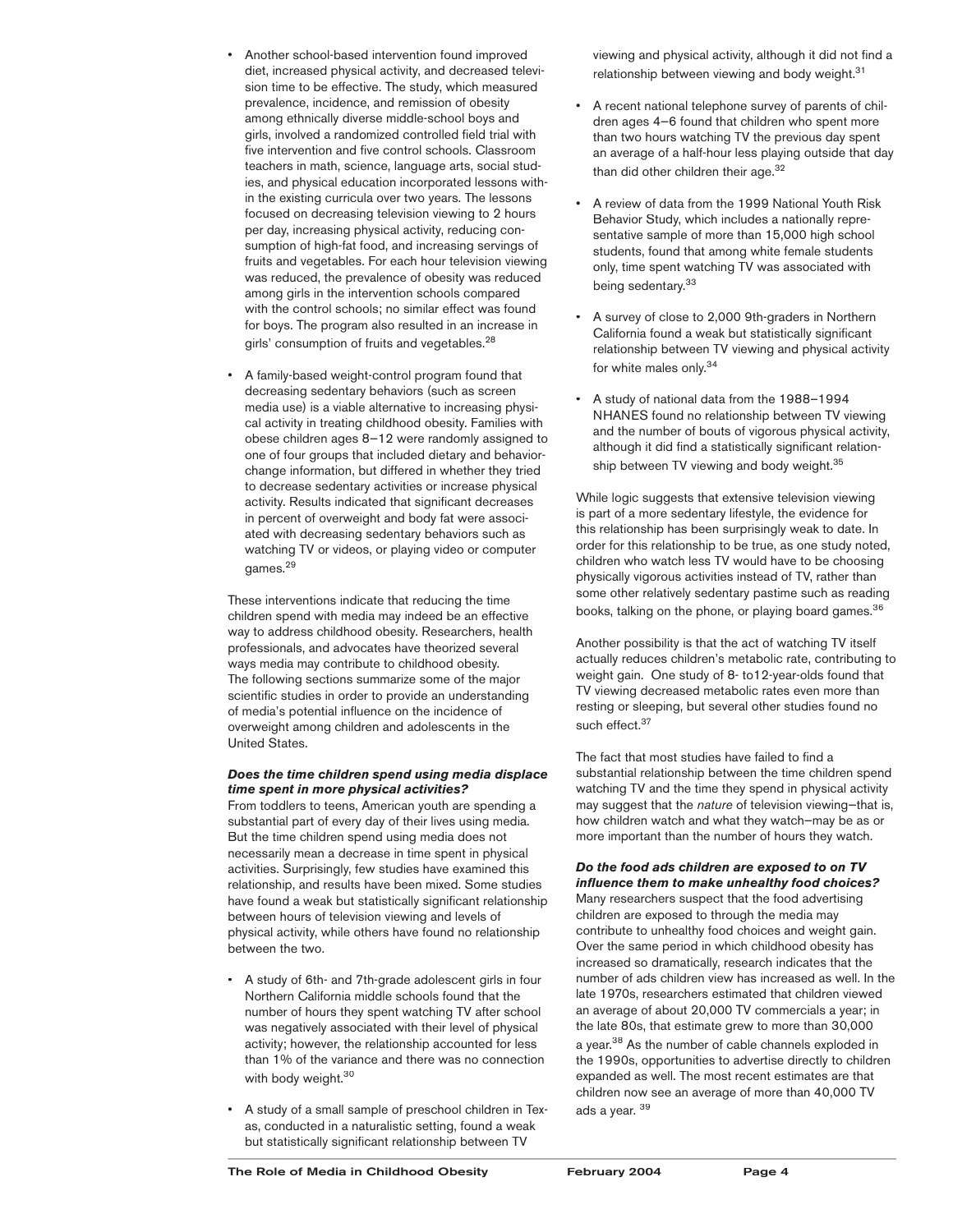The majority of ads targeted to children are for food: primarily candy (32% of all children's ads), cereal  $(31%)$ , and fast food  $(9%)$ .<sup>40</sup> One study documented approximately 11 food commercials per hour during children's Saturday morning television programming, estimating that the average child viewer may be exposed to one food commercial every 5 minutes.<sup>41</sup> According to another study, even the two minutes of daily advertising targeted to students in their classrooms through Channel One expose them to fast foods, candy, soft drinks, and snack chips in 7 out of 10 commercial breaks.<sup>42</sup>

A review of the foods targeted to children in commercials on Saturday morning television indicates that the nutritional value has remained consistently low over the past quarter-century. Over the years, the most prevalent foods advertised have been breakfast cereals. Up until the 1990s, the next most-advertised products were foods high in sugar, such as cookies, candy, and other snacks. By the mid-1990s, canned desserts, frozen dinners, and fast foods overtook ads for snack foods. The data indicate that ads for these high-fat and high-sodium convenience foods have more than doubled since the 1980s.<sup>43</sup> While studies vary as to the exact percentages, the same pattern emerges: a predominance of ads for high-sugar cereals, fast food restaurants, and candy, and an absence of ads for fruit or vegetables.44

## **The effect of food advertising on children**

The vast majority of the studies about children's consumer behavior have been conducted by marketing research firms and have not been made publicly available.45 Clearly, the conclusion advertisers have drawn is that TV ads can influence children's purchases – and those of their families. Fast food outlets alone spend \$3 billion in television ads targeted to children.<sup>46</sup> Recent years have seen the development of marketing firms, newsletters, and ad agencies specializing in the children's market. The New York Times has noted that "the courtship of children is no surprise, since increasingly that is where the money is," and added that marketing executives anticipate that children under 12 will spend \$35 billion of their own money and influence \$200 billion in household spending in 2004.<sup>47</sup> The enthusiasm of marketers can be felt in the Februray 2004 edition of Harris Interactive's "Trends and Tudes" newsletter, which notes that "This generation has become a huge consumer group that is worthy of attention from many businesses seeking to maximize their potential. Kids, teens and young adults spend significant amounts of their own money, and they influence the shopping behavior of their parents, their siblings, their relatives, and other adults in their lives."48

Scientific studies that are available in the public realm back up these marketing industry assessments of the effectiveness of advertising directed at children. Studies have demonstrated that from a very young age, children influence their parents' consumer behavior. As many parents can attest after a trip down the grocery aisle with their children, television viewing has also been found to impact children's attempts to influence their parents' purchases at the supermarket. For example, several studies have found that the amount of time children had spent watching TV was a significant predictor of how often they requested products at the grocery store,

and that as many as three out of four requests were for products seen in TV ads. These studies have also found that children's supermarket requests do indeed have a fairly high rate of success.<sup>49</sup>

One study found that among children as young as 3, the amount of weekly television viewing was significantly related to their caloric intake as well as their requests and parent purchases of specific foods they saw advertised on television.<sup>50</sup> Another study manipulated advertising shown to 5- to 8-year-olds at summer camp, with some viewing ads for fruit and juice, and others ads for candy and Kool-Aid. This study found that children's food choices were significantly impacted by which ads they saw.<sup>51</sup>

Experimental studies have demonstrated that even a brief exposure to food commercials can influence children's preferences. In one study, researchers designed a randomized controlled trial in which one group of 2- to 6-year-olds from a Head Start program saw a popular children's cartoon with embedded commercials, and the other group saw the same cartoon without commercials. Asked to identify their preferences from pairs of similar products, children who saw the commercials were significantly more likely to choose the advertised products. Preference differences between the treatment and control group were greatest for products that were advertised twice during the cartoon rather than only once.<sup>52</sup>

Researchers are beginning to document a link between viewing television and children's consumption of fast foods and soda, a possible result of exposure to food advertising. A recent study found that students in grades 7—12 who frequently ate fast food tended to watch more television than other students.<sup>53</sup> Another study found that middle-school children who watched more television tended to consume more soft drinks.<sup>54</sup>

Other evidence of television's potential impact on children's dietary habits indicates a negative relationship between viewing television and consuming fruits and vegetables. The USDA's Dietary Guidelines recommend that youth eat three to five daily servings of fruits and vegetables, yet only 1 in 5 children meet the guideline, and one-quarter of the vegetables consumed reportedly are french fries.<sup>55</sup> In a recent study, more than 500 middle school students from ethnically diverse backgrounds were studied over a 19-month period to determine whether daily television and video viewing predicted fruit and vegetable consumption. Using a linear regression analysis, researchers found that for each additional hour of television viewed per day, daily servings of fruits and vegetables decreased among adolescents. The researchers who conducted the study conclude that this relationship may be a result of television advertising.<sup>56</sup>

Some researchers believe that TV ads may also contribute to children's misconceptions about the relative health benefits of certain foods. One of the earlier studies found that 70% of 6- to 8-year-olds believed that fast foods were more nutritious than homecooked foods.57 Another study showed a group of 4th- and 5th- graders a series of paired food items and asked them to choose the healthier item from each pair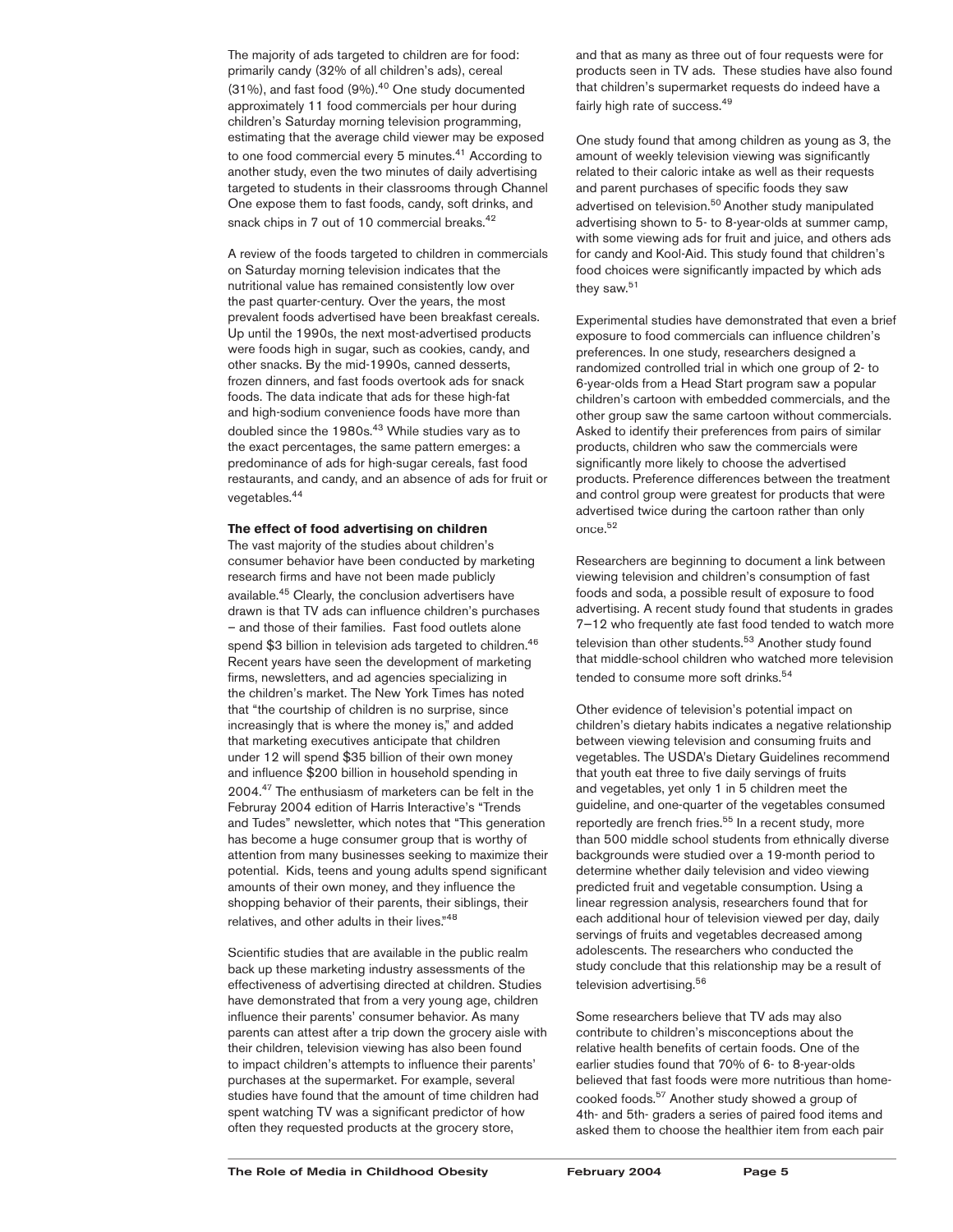(for example, corn flakes or frosted flakes). Children who watched more television were more likely to indicate that the less healthy food choice was the healthier one.<sup>58</sup> These results replicated the results of an earlier study conducted with children of the same age.<sup>59</sup>

# **Do cross-promotions between food products and popular TV and movie characters encourage children to buy and eat more high-calorie foods?**

Recent years have seen what appears to be a tremendous increase in the number of food products being marketed to children through cross-promotions with popular TV and movie characters. From SpongeBob Cheez-Its to Hulk pizzas and Scooby-Doo marshmallow cereals, today's grocery aisles are filled with scores of products using kids' favorite characters to sell them food. Fast food outlets also make frequent use of crosspromotions with children's media characters.

A recent article in the New York Times business section noted that "aiming at children through licensing is hardly new. What has changed is the scope and intensity of the blitz as today's youth become unwitting marketing targets at ever younger ages through more exposure to television, movies, videos and the Internet."<sup>60</sup> One food industry executive was quoted as saying that licensing "is a way to… infuse the emotion and popularity of a current kids' hit into a product."<sup>61</sup>

Some promotions involve toys based on media characters that are included in the food packages or offered in conjunction with fast food meals. McDonald's and Disney have an exclusive agreement under which Happy Meals include toys from top Disney movies. In the past, Happy Meals have reportedly also included toys based on the Teletubbies TV series, which is aimed at pre-verbal babies.<sup>62</sup> Burger King has also featured Teletubbies tie-ins, along with Rugrats, Shrek, Pokemon and SpongeBob.<sup>63</sup> More than a decade ago, researchers were finding that the typical "kid's meal" advertised to children consisted of a cheeseburger, french fries, soda, and a toy. $64$  One study found that about 1 in 6 (16.9%) food commercials aimed at children promise a free toy.<sup>65</sup> In addition to the use of toys as an incentive in marketing food to children, many commercials use cartoon characters to sell products, which research has shown to be particularly effective in aiding children's slogan recall and ability to identify the product.<sup>66</sup>

A recent example of the effectiveness of this technique is the growth in the dried fruit snack market. Almost half (45%) of fruit snacks had licensing agreements in 2003 compared to 10% in 1996. Sales have increased substantially every year since 1999: 5.6% in 2000, 8.7% in 2001, 3.2% in 2002, and 5.5% in 2003. Marketing experts attribute the sales growth to children's influence on their parents' purchasing decisions and parental beliefs that dried fruit snacks are healthier than other sweets.<sup>67</sup>

# **Do depictions of nutrition and body type in entertainment media encourage children to develop less healthy diets and eating habits?**

Over the years, some critics have argued that TV, movies, and magazines have promoted unrealistically thin body types as the ideal, possibly encouraging teen girls to engage in unhealthy dieting or eating disorders. But after years of an imbalance toward depictions of thin characters, the true weight-related health emergency among young people is, paradoxically, obesity. This paradox has yet to be explained.

Some advocates note that television gives children and teens contradictory messages about dietary habits and ideal body type: be thin but eat fatty foods, sugary sweets, and salty snacks. They point out that on the one hand, the stories media tell are about thin people who are popular and successful, while on the other hand, thin and average-size people on TV can eat whatever they want and almost never gain weight.

Some advocates and researchers also have criticized TV producers for not including more depictions of obese characters, and for negatively portraying the obese characters that do make it onto the screen.<sup>68</sup> On the other hand, it could be argued that portraying obesity as an unhealthy and undesirable characteristic—and associating it with overeating—sends an appropriate message to youth. And while some critics fault the media for leaving obese characters off the screen, adding to stigmatization and isolation, other critics complain that too many minority characters are overweight.<sup>69</sup>

## **Food content in television shows and movies**

The first scientific studies to examine the significance of television content and health behaviors were reviewed in the National Institute of Mental Health (NIMH) report Television and Behavior: Ten Years of Scientific Progress and Implications for the Eighties. Noting the potential impact of television on the public's healthrelated knowledge, the review concluded that the food consumed in both prime time and children's Saturday morning TV shows were inconsistent with healthy nutritional guidelines. In both cases, characters were as likely or more likely to be seen eating snacks versus meals, and fruits were rarely depicted as part of the diet.70

Since that 1982 NIMH report, a number of studies have compared the nutritional value of food servings in television shows with the recommended nutritional guidelines. One major study of the top-ranked prime time shows in the 1988 TV season found that food references occurred almost 10 times per hour, and that the majority (60%) were for low-nutrient beverages such as coffee, soft drinks, and alcohol. Most food eaten was snacks (72%) and tended to be sweets (44%) or salty snacks (25%), with vegetables far behind  $(6\%)$ .<sup>71</sup> A decade later, by the 1998 TV season, a content analysis of the highest-ranked prime time shows found little improvement.<sup>72</sup>

A content analysis of children's programming during the 1997 TV season on the major broadcast networks, cable, and PBS found food references in all the shows sampled. The highest-rated programs among 2- to 5 year-olds contained a reference to food in every episode, and one-third had 16 or more references. At this rate, it was estimated that the average child viewer might see more than 500 food references per week, almost onethird for empty-calorie foods high in fat, sugar, or salt, and another one-quarter for nutrient-rich foods also high in fat, sugar, and salt.<sup>73</sup>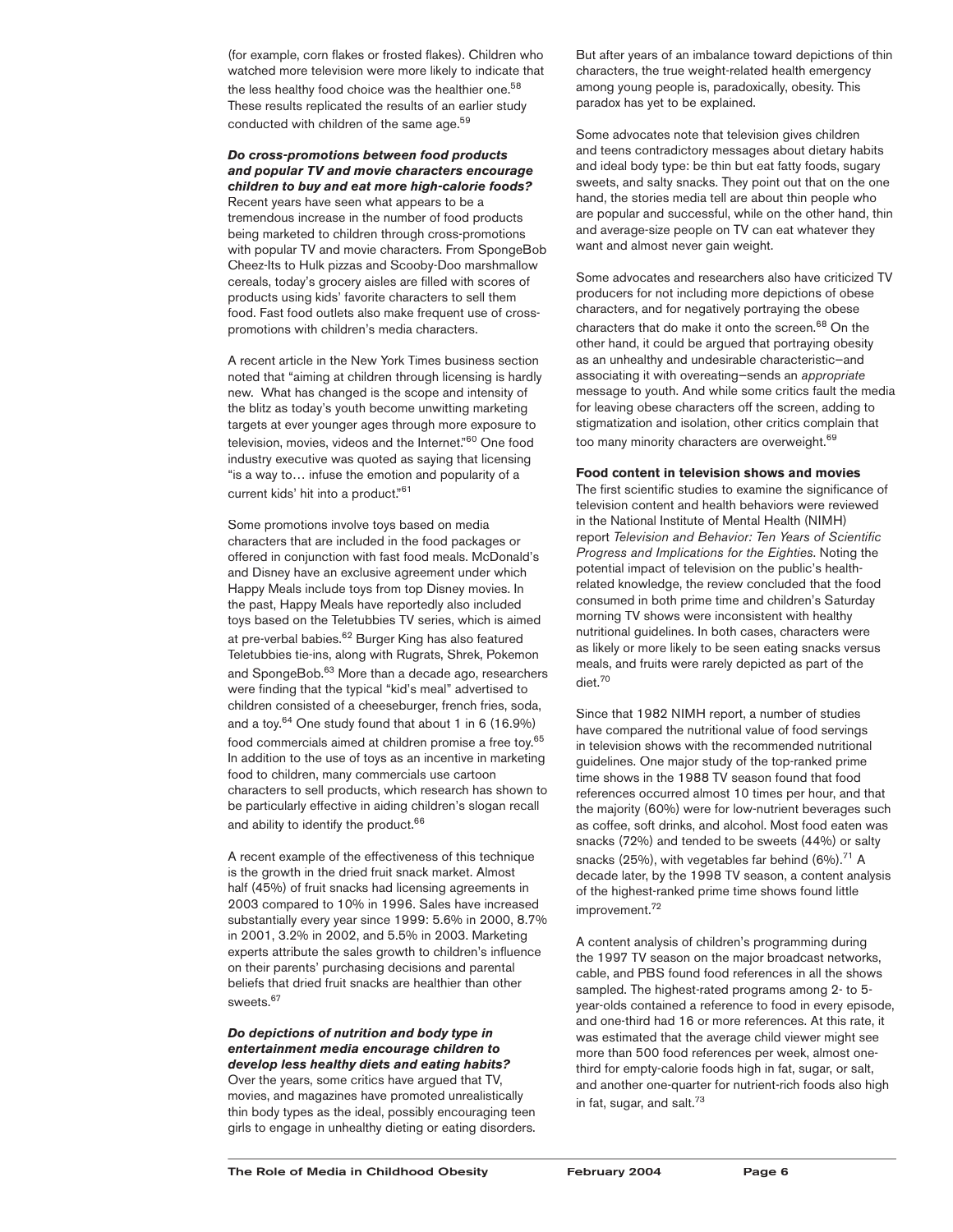Food content and consumption in films is rarely a topic of study. One study was found that analyzed the portrayals of nutritional practices and exercise in popular American films over the past decade. Researchers selected the 10 top-grossing films in each year from 1991 through 2000. Overall, foods high in fats, oils and sugars were disproportionately shown, while fruits and vegetables, as well as dairy products, were seldom shown. This study also noted the common practice of companies paying to place their products in movies. The occurrence of branded foods averaged about one to two in a typical movie—usually for soda (31.9%) or beer (20%), followed by candy (7.8%), chips/pretzels (7.1%), and liquor  $(7.1\%)$ .<sup>74</sup>

#### **Body type in television shows and movies**

Unlike the real world, not much has changed over the past 25 years in the body size and shape of the characters who inhabit the TV world. Back then, prime time characters were relatively healthy and slim, regardless of their age, and today they still are, although perhaps a little thinner. Overweight or obese characters on television have been primarily middle-aged or older.

One early study found that overall about 12% of characters were portrayed as overweight or obese. Overweight and obese characters tended to be unattractive, unpopular, or unsuccessful, while their thin or average counterparts had more positive traits.<sup>75</sup> A study published in 2003 compared the distribution of body types on top-rated prime time TV programs with the real world, using estimated body mass index (BMI) as the criterion. This study found that 14% of female and 24% of male characters were overweight or obese, half what the percentages are in real life. Among women in the TV world, a third are underweight, compared with 5% in reality. Overweight characters tend to be nonrecurring characters and have fewer romantic interactions, fewer friends, fewer leadership characteristics, and are less likely to be attractive, date, and have sex than thinner TV characters.<sup>76</sup> Another study found that overweight female characters in sitcoms received fewer positive body and weight-related comments from male characters than did thinner female characters.<sup>77</sup> In both studies, the authors suggested that these depictions could have a negative impact on viewers.

Given that the percentage of African Americans who are overweight and obese is significantly higher than the general population, another group of researchers designed a study to compare four of the most popular sitcoms viewed by the general public with four sitcoms most watched by African American audiences. A much higher prevalence of obesity was found in the shows targeted to African Americans than in those designed for the public at large (27% vs. 2%), and there were more food commercials overall during the African American shows (4.8 vs. 2.9 per half-hour show).<sup>78</sup> Again, exactly what effect seeing obese characters on these shows has on the prevalence of obesity among African Americans in real life is not clear.

A study of film characters indicates that over the past decade, the proportion categorized as overweight or obese has been low (13.1%). Food choices were seldom the focus of a character or used to evaluate the character negatively or positively. Characters commonly led an active lifestyle with about two incidents an

hour of scheduled exercise and sports. A character's demographic profile was not significantly associated with either dietary practices or intensity of exercise or sports choices.<sup>79</sup>

## **Effects of entertainment media depictions on obesity-promoting behaviors**

Media's effects on children are documented in a significant and accumulating body of scientific research. Based on other media effects studies, researchers reason that just as portrayals in television and film shape viewers' perceptions of health behaviors such as smoking cigarettes or drinking alcohol, the images and messages about eating certain foods or being too fat or too thin may affect them as well.

Some researchers suggest that the pervasiveness of the thin ideal in media may inspire children to look like the body standards they see in the media culture and put them at risk for developing weight concerns and subsequent eating disturbances. One researcher reported a link between television exposure and a possible tendency for disordered eating among children as young as 11 years old, $80$  and many others point to media as one of the influences on children internalizing the thin-ideal body image that may result in subsequent eating disturbances.<sup>81</sup>

Longitudinal data from the nationally representative Growing Up Today Study provide some insight into the connection between adolescents' media exposure, their preference for a slim body type, and their weight-control beliefs and behaviors. During a one-year follow-up, researchers analyzed data from more than 6,000 girls and 5,000 boys 9—14 and found that independent of age and BMI, both girls and boys who were making a lot of effort to look like same-sex figures in the media were more likely than their peers to become very concerned about their weight.<sup>82</sup> Another analysis using the same data, but focusing only on adolescent girls, found that trying to look like females in television, movies, or magazines was predictive of tween girls' beginning to purge at least once a month.<sup>83</sup>

Another study found that increased television exposure was linked to increased risk of eating disorders for both boys and girls.<sup>84</sup> However, a more recent study by the same researcher indicated that exposure to thin-ideal television content did not predict disordered eating among 6th-, 9th-, and 12th-graders, although fat-character television content was found to be a significant positive predictor of bulimia for all age girls.<sup>85</sup> As discussed earlier, while some of these studies may indicate a correlation between media and disordered eating, they do not indicate causality, nor do they explain why so many young people are becoming obese. To date, research does not appear to have substantiated a link between media depictions of body type and the increase in childhood obesity.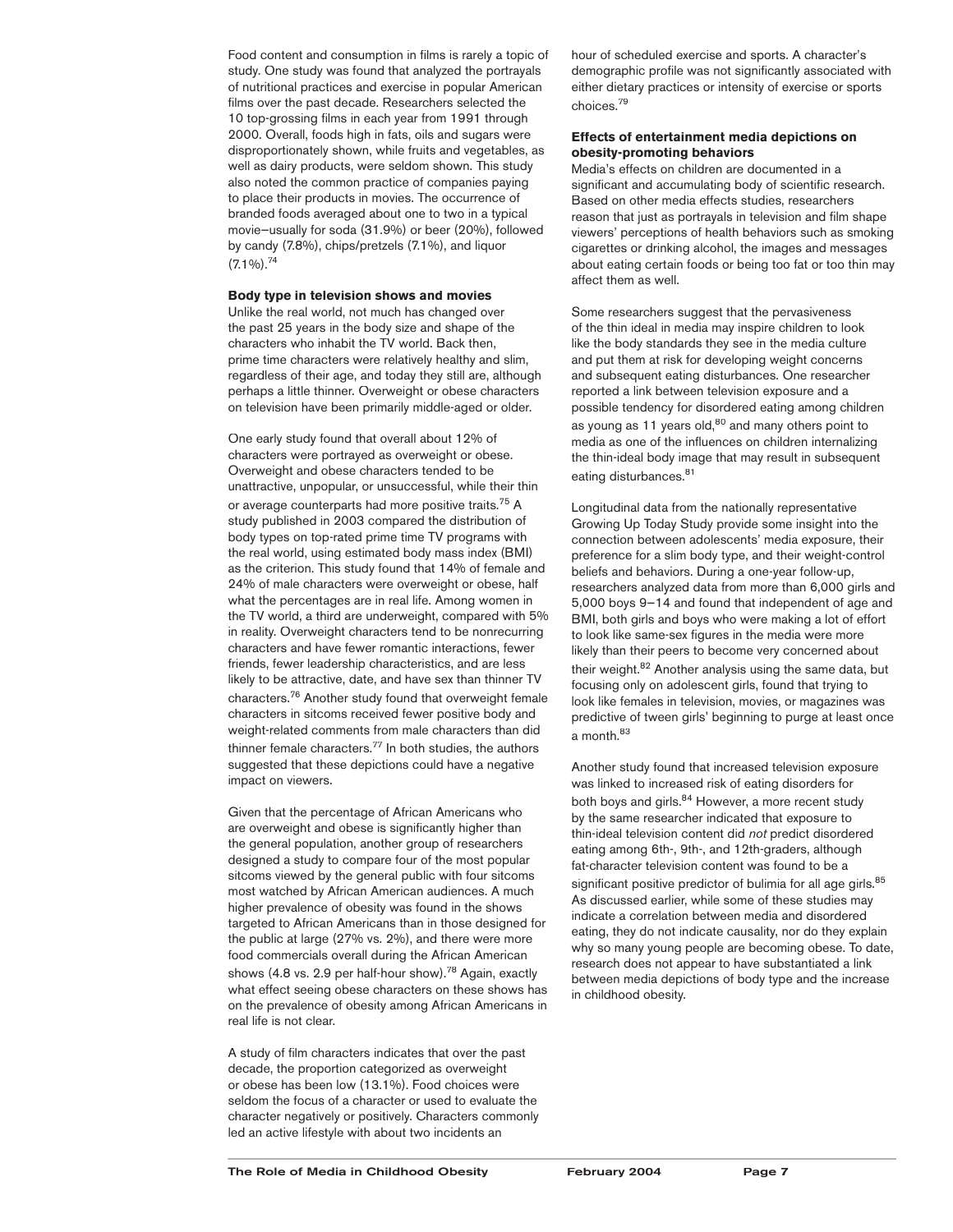# **Policy Options**

Most experts in the field of child health and nutrition agree that the causes of childhood obesity are complex and multidimensional. Likewise, most agree that effective prevention and treatment demands a multifaceted approach. Many in the public health community have been frustrated at the difficulty of developing effective methods for preventing or treating obesity. Given the fact that children spend so much time with media, some have pointed to media use as one of the most easily modifiable influences on overweight and obesity among children. Advocates and researchers have become increasingly hopeful that changes can be made that will reduce the role media plays in childhood obesity and capitalize on the positive contribution media messages can make.<sup>86</sup> Some of the proposed steps to help reverse the trend of childhood obesity are discussed in the following section.

## **Reduce or regulate food ads targeted to children**

For decades, policymakers, child advocates, pediatricians, and others have advocated for policy measures to protect children from advertising, including ads for unhealthy food. In light of the rapid increase in childhood obesity, food ads aimed at children have come under increasing scrutiny. Policy suggestions to reduce or regulate food advertising targeted to children take a wide array of forms, from voluntary action taken by media companies or the food industry to government regulation. [See box on this page.]

Most researchers agree that children do not understand commercials in the same way adults do. Most children under age 6 cannot distinguish between program content and commercials, and most children under age 8 do not understand that the purpose of advertising is to sell a product. Even children ages 8—10 who have the cognitive ability to understand the nature of advertising may not always discern the persuasive intent or understand the wording of a disclaimer.<sup>87</sup> The American Academy of Pediatrics reviewed the publicly available research about children and advertising and concluded that "advertising directed toward children is inherently deceptive and exploits children under 8 years of age."88

Children's advertising guidelines are currently regulated by the Federal Communications Commission (FCC), which requires compliance before renewing a station's license. One guideline requires that a clear distinction between program content and commercial messages be maintained by using separation devices known as "bumpers" to signal the beginning and end of a commercial break. Others prohibit ads with character endorsements from running during or immediately adjacent to that character's show. The Children's Television Act, passed by Congress in 1990, also mandates advertising limits during programming aired primarily for children under age 12 to 10.5 minutes per hour on weekends and 12 minutes per hour on weekdays.89

Children's advertising is also subject to self-regulatory policies adopted under the Children's Advertising Review Unit (CARU).<sup>90</sup> The Grocery Manufacturers Association has pointed out that CARU guidelines suggest that advertising should: not mislead children about the nutritional benefits of products; depict appropriate amounts of a product for the situation portrayed; depict

# **AMONG THE OPTIONS THAT HAVE BEEN SUGGESTED ARE:** <sup>92</sup>

- A ban on any advertising to preschoolers
- A ban on advertising of "junk" food to very young children
- An FTC investigation into marketing of "junk" food to children
- A prohibition on food product placement in children's programming
- The provision of "equal time" for messages on nutrition or fitness, to counteract food ads in children's shows
- Parental "warnings" about the nutritional value of advertised foods
- A repeal of the tax deduction for company expenses associated with advertising "junk" food products to children
- A prohibition on food advertising in school-based TV programs such as Channel One
- Explicit announcement of food-related product placement deals in popular TV shows or movies seen by large numbers of children
- Eliminating or limiting cross-promotions between popular children's media characters and unhealthy food products
- Increasing the use of popular media characters and celebrities to promote healthy food alternatives

food products "with a view toward development of good nutritional practices;" refrain from portraying snacks as substitutes for meals; and show mealtime products in the context of a balanced diet. $91$  The latter policy, for example, is illustrated in cereal ads that show a bowl of cereal with milk and juice, and a voice-over noting that cereal should be part of a balanced, healthy breakfast.

In December 2003, while on the campaign trail, Senator Joseph Lieberman, called for a Federal Trade Commission (FTC) investigation into the marketing practices of companies that target unhealthy foods to children.93 Just recently a coalition of obesity experts, health professionals, and child advocates asked Sesame Workshop not to air sponsorship messages for McDonald's before or after "Sesame Street."<sup>94</sup> In response, children's TV producers note that banning food advertising or underwriting would remove one of the most lucrative sources of funding for children's television, particularly given the lack of public funds available in this country for that purpose.

Several industrialized democracies have adopted policies designed to protect children from excessive marketing practices. Sweden, Norway, and Finland, for instance, do not permit commercial sponsorship of children's programs. Sweden also does not permit any television advertising directed to children under age 12. Belgium imposes restrictions on commercials five minutes before and after as well as during children's programming.<sup>95</sup> The BBC decided to prohibit use of its cartoon characters in fast food ads, and England is pushing for stricter guidelines for advertising aimed at children.96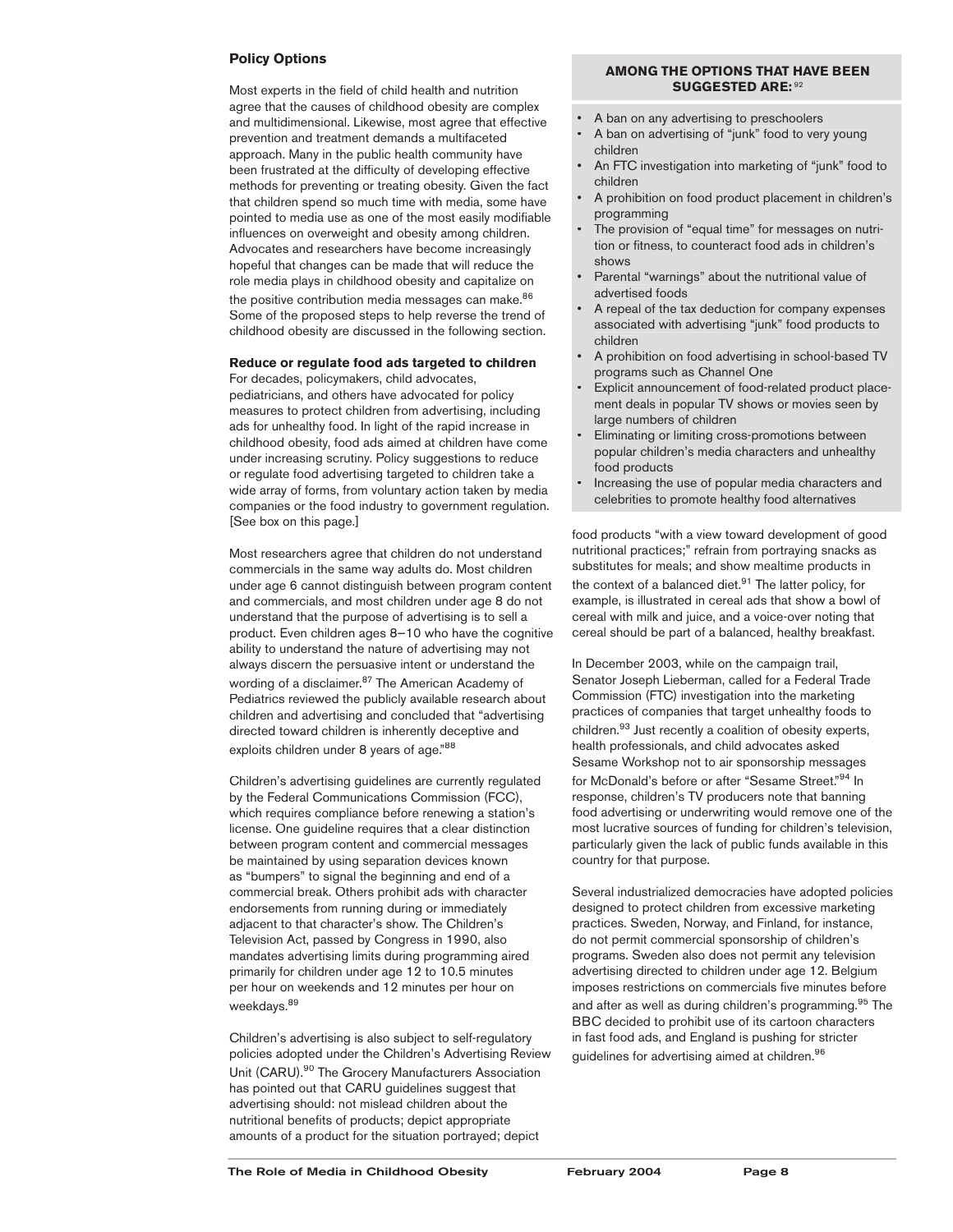# **Expand public education campaigns to promote healthy eating and more exercise**

Another media strategy recommended by public health experts is for media companies and the government to adopt and expand public service campaigns aimed at young people, promoting healthy eating and an active lifestyle. A range of such campaigns exist today, but the amount of airtime they have received has been limited, particularly in comparison with the airtime devoted to advertising for candy, sodas, snacks, and cereals. These public education campaigns could be significantly expanded, either through the donation of airtime in children's programs by the networks, purchase of airtime by food companies, or government funding. Some have suggested a tax on "junk" food as a means of funding such an initiative.

The CDC launched the "Verb" campaign to encourage a more active lifestyle for tweens ages 9—13. The campaign uses advertising, marketing, online content, and on-the-ground events to get the message to youth, parents, and educators. The National Cancer Institute's "5 A Day" campaign, designed to promote fruits and vegetables, also includes a media component. But these campaigns are very modest compared to those mounted by the food industry: The entire budget for the "5 A Day" effort is \$3.5 million a year, compared to \$29 million in advertising for Pringles, \$74 million for M&Ms, \$209 million for Coke, and \$665 million for McDonald's.<sup>97</sup> In addition to devoting more resources to fitness and nutrition campaigns aimed at kids, campaigns could also be designed to help raise parental awareness about the problem of childhood obesity and suggest steps parents can take.

Some TV networks have created their own branded campaigns on related topics. For example, Nickelodeon launched the national "Let's Just Play" campaign in June of 2003, combining media messages and grassroots activities to encourage kids to get more physically active.

An example of a nutrition-related media campaign that many consider to have been effective is The Center for Science and the Public Interest's "1% or Less" campaign. The goal was to encourage adults and children age 2 and older to switch from whole or 2% milk to 1% or fat-free milk as a way to reduce consumption of saturated fat. Paid advertising in TV, newspapers and radio, as well as point-of-sale messages, news coverage, community-wide nutrition education programs and school activities achieved a market share increase of 21% for low-fat and 11% for fat-free milk in several communities after seven weeks.<sup>98</sup> Public health leaders suggest that similar campaigns could be targeted to children to encourage walking, biking, and other active lifestyle choices, as well as healthier eating.<sup>99</sup>

# **Incorporate messages about healthy eating into TV storylines**

Public health officials have also suggested inserting obesity-related messages into storylines in TV programming, which they believe could have far-reaching implications for raising awareness about the obesity epidemic and motivating children and their parents to take action. For example, the Surgeon General has recommended that media professionals incorporate messages about eating healthy and exercising regularly into youth-oriented television programming, depict

characters of diverse sizes, and emphasize characters' healthy dietary practices and physically active lifestyles.<sup>100</sup>

Research has shown that spotlighting a health issue in popular entertainment television programming has the potential of reaching millions of viewers who otherwise may not receive the information.<sup>101</sup> Several studies have found that viewers pick up health information from shows they watch, learn about diseases and how to prevent them, use the information to make decisions about their own health care, and even contact their physician about something they saw on a TV show.<sup>102</sup> A recent study indicated that entertainment television could be an effective way for teens to learn about health issues relevant to their own lives.<sup>103</sup> Other studies have found that linking health storylines to public service announcements following the show can inspire viewers to seek additional information by calling a toll-free telephone hotline.<sup>104</sup> Messages about healthy eating and fitness could be incorporated into programming aimed at children or teens, and storylines about childhood obesity could be incorporated into shows for adults.

Some children's shows may already be motivating viewers to move around as they watch. One study, which interviewed a small sample of 66 mothers of children ages 3—8, found that in some instances television stimulates children's physical activity by prompting them to exercise along with the TV program or imitate the actions of a TV character.<sup>105</sup> Elmo has his own exercise videos, Elmocize and Elmo's Exercise Camp, as do the Teletubbies. In early 2004, PBS began broadcasting a new show called "Boohbah," which its creators say is designed to encourage 3- to 6-year-olds to get active. The show features characters doing activities like stretching and jumping.<sup>106</sup> Whether it will inspire a similar response in its viewers—or perhaps displace more active play instead—is of course unknown at this time.

# **Support interventions to reduce the time children spend with media**

For a variety of reasons concerning children's healthy development, the American Academy of Pediatrics recommends no TV or videos for children under age 2, and suggests limiting children's screen media time after that age to 1–2 hours of quality programming a day. In its recently issued policy statement about childhood obesity, the Academy advocates restricting television viewing as a specific strategy for preventing pediatric overweight and the risk of obesity.<sup>107</sup>

Other health experts concerned about childhood obesity endorse having parents limit their children's media time, along with increasing physical activity levels and promoting healthy eating patterns. For instance, the Surgeon General's action plan called for a decrease in time spent watching television to help prevent and reduce obesity and overweight among youth.<sup>108</sup> Among the target goals of Healthy People 2010, the nation's prevention agenda for the first decade of the 21st Century, is to increase the proportion of adolescents who view television 2 hours or less on a school day from 57% to 75%.<sup>109</sup> The USDA Dietary Guidelines recommend that parents help children be physically active by limiting their television watching, computer game playing, and other forms of inactive play.<sup>110</sup>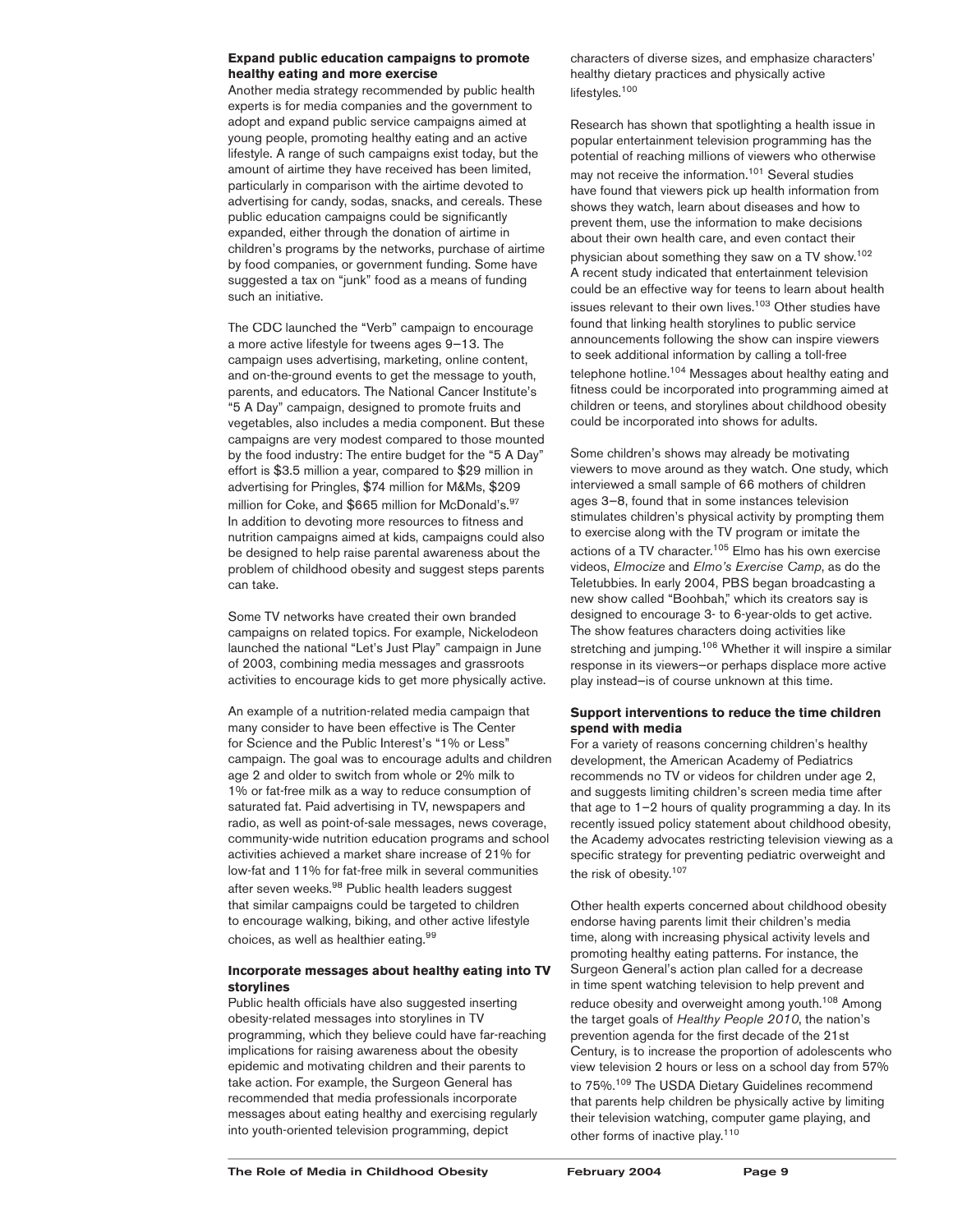In addition to general efforts to encourage parents and children to limit the time kids spend with media, health advocates also have suggested childhood obesity can be curbed by specific interventions that help children make small lifestyle changes, including reducing screen time. They also support teaching children skills to mitigate potential adverse effects of all forms of food marketing, from commercials to product placements, to depictions of food, fitness, and body types in television shows and movies.

Several successful interventions have used reductions in media use as a key component (see "Do experimental interventions that reduce children's media time result in weight loss?" in this report). Local and state governments, nonprofits, school districts, or the federal government could provide additional financial support to develop curricula and promote adoption of such interventions as a way of reducing the incidence of child obesity.

# **Conclusion**

The rising rates of childhood obesity present one of the most significant public health challenges we face. While there are many factors that contribute to the problem, this review of the major studies indicates that children's use of media is an important piece of the puzzle. Fortunately, there are an array of options for policymakers, food companies, media companies and parents to consider that may help minimize any negative effect media may be having and maximize the positive role media can play in addressing the problem.

Most large national cross-sectional studies and several longitudinal studies indicate that children who spend more time with media are more likely to be overweight than children who don't. While several regional studies have come to different conclusions, experimental interventions clearly indicate that there is an opportunity to reduce children's body weight by curbing the time they spend with media.

Exactly how media may contribute to childhood obesity has not been conclusively documented. Contrary to common assumptions, most studies have found only limited evidence for the theory that the time children spend with media displaces time they would otherwise spend in more vigorous physical activities. There may be limitations to the measures used in these studies, and more research needs to be done in this area.

But in the absence of such research at this time, it appears likely that the main mechanism by which media use contributes to childhood obesity may well be through children's exposure to billions of dollars worth of food advertising and cross-promotional marketing year after year, starting at the very youngest ages, with children's favorite media characters often enlisted in the sales pitch. Research indicates that children's food choices—and parents' food purchases-are significantly impacted by the advertising they see. The number of ads children see on TV has doubled from 20,000 to 40,000 since the 1970s, and the majority of ads targeted to kids are for candy, cereal, and fast food. More research, perhaps removing ads from children's media while not reducing their overall time spent with media, could help clarify this issue.

While the magnitude of the impact of media's effects on childhood obesity is not clear, the body of evidence indicates there is a role for media-related policies to play in a comprehensive effort to prevent and reduce childhood obesity. While this report does not endorse any specific policies, it does lay out a variety of possibilities for consideration, from reducing the time children spend with media, to reducing their exposure to food advertising, to increasing the number of media messages promoting fitness and sound nutrition.

## **Endnotes**

<sup>1</sup> Centers for Disease Control and Prevention, "Overweight Among U.S. Children and Adolescents," National Health and Nutrition Examination Survey, <http://www.cdc.gov/nchs/data/ nhanes/databriefs/overwght.pdf> (5 January 2004).

2 Ogden, C., Flegal, K., Carroll, M., Johnson, C., "Prevalence and Trends in Overweight among US Children and Adolescents, 1999–2000," JAMA 288 (2002):1728–1732.

<sup>3</sup> American Academy of Pediatrics, Policy Statement: "Prevention of Pediatric Overweight and Obesity," Pediatrics 112 (August 2003)2:424–430.

4 Styne, D., "Childhood and Adolescent Obesity: Prevalence and Significance," Pediatric Clinics of North America 48 (2001)4; Brown, W., Sibille, K., Phelps, L., McFarlane, K., "Obesity in<br>Children and Adolescents," Clinics in Family Practice 4(2002)3. <sup>5</sup> U.S. Department of Health and Human Services, The Surgeon General's Call to Action to Prevent and Decrease Overweight and Obesity (Rockville, MD: US Department of Health and Human Services, Public Health Service, Office of the Surgeon General, 2001).

6 Styne.

7 Based on Consumer Price Index Figures, current costs for obesity in the United States are estimated at \$117 billion. With projections that obesity could affect 2 in 5 adults (40%) by 2025, these costs are expected to increase astronomically. See National Institute for Health Care Management Foundation Forum, Childhood Obesity – Advancing Effective Prevention and Treatment: An Overview for Health Professionals (Washington, DC: NIHCM Foundation, April 9, 2003); International Association for the Study of Obesity, International Obesity Task Force, Obesity: The Disease of the Millennium, Press Background Information, <http://www.iotf.org/media/release3.htm> (5 January 2004).

8 American Academy of Pediatrics, 2003.

<sup>9</sup> Roberts, D. and Foehr, U., Kids & Media in America (Cambridge, MA: University Press, 2004).

10 Rideout, V., Vandewater, E., and Wartella, E., Zero to Six: Electronic Media in the Lives of Infants, Toddlers and Preschoolers (Menlo Park, CA: Henry J. Kaiser Family Foundation, 2003).

<sup>11</sup> American Academy of Pediatrics, 2003.

<sup>12</sup> BMI is calculated as weight in kilograms divided by the square of height in meters.

<sup>13</sup> Centers for Disease Control and Prevention, "Overweight Among U.S. Children and Adolescents."

14 Dietz, W. and Gortmaker, S., "Do We Fatten Our Children at the TV Set? Obesity and Television Viewing in Children and Adolescents," Pediatrics 75(1985):807–812.

15 Ibid., 810.

16 Dietz, W. and Gortmaker, S., "TV or Not TV: Fat Is the Question," Pediatrics 91(1993):499–500.

17 Gortmaker, S., Must, A., Sobol, A., Peterson, K., Colditz, S., and Dietz, W., "Television Viewing as a Cause of Increasing Obesity among Children in the United States, 1986–1990," Archives of Pediatrics & Adolescent Medicine 150 (April 1996):356-362.<br><sup>18</sup> Crespo, C., Smit, E., Troiano, R., Bartlett, S., Macera, C., and Anderson, R., "Television Watching, Energy Intake, and Obesity in U.S. Children," Archives of Pediatrics & Adolescent Medicine 155(March 2001):360–365.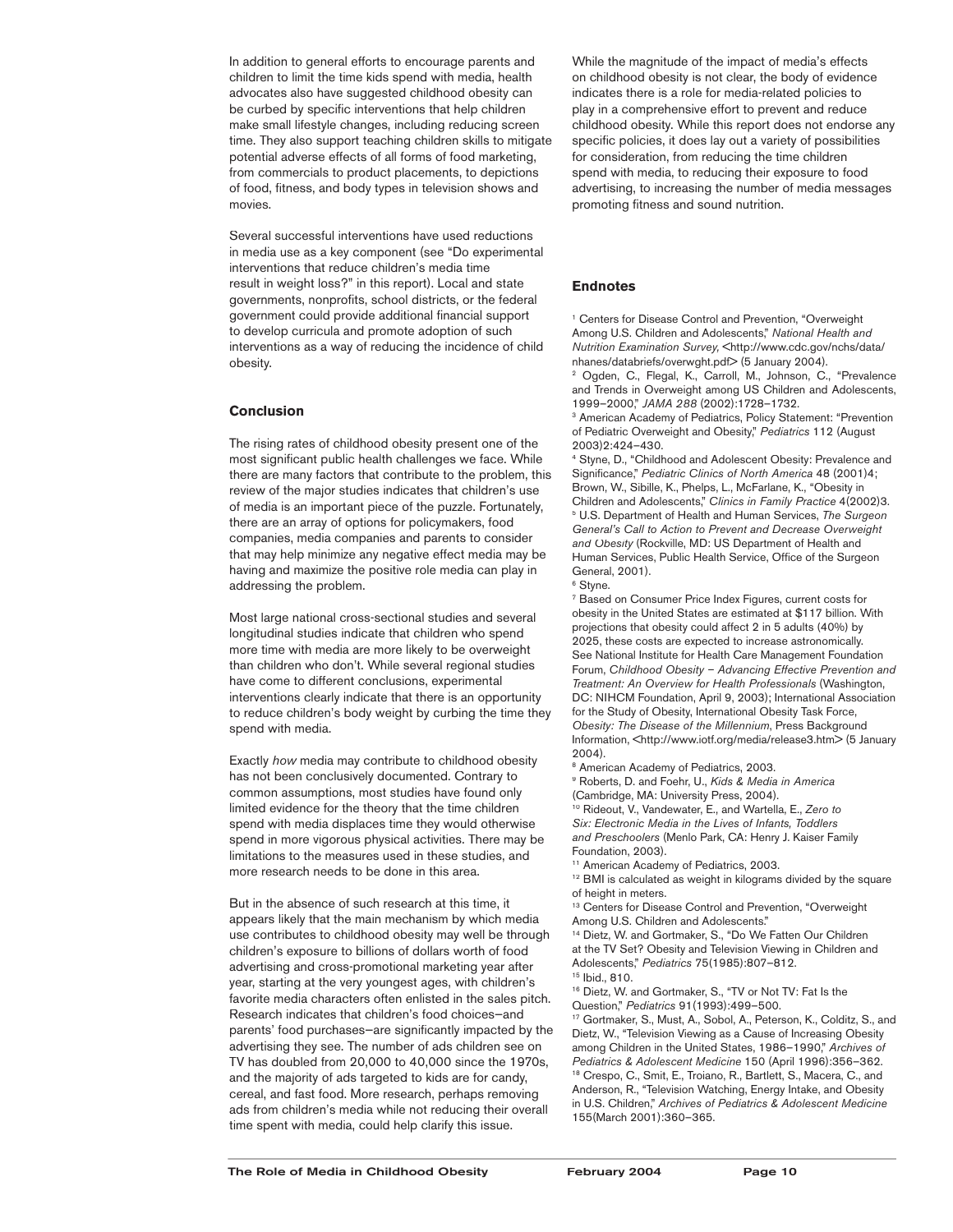19 Anderson, R., Crespo, C., Bartlett, S., Cheskin, L., and Pratt, M., "Relationship of Physical Activity and Television Watching with Body Weight and Level of Fatness among Children," JAMA 279(1998)12:938–942.

20 Lowry, R., Wechsler, H., Galuska, D., Fulton, J., and Kann, L., "Television Viewing and its Association with Overweight, Sedentary Lifestyle, and Insufficient Consumption of Fruits and Vegetables among US High School Students: Differences in Race, Ethnicity and Gender," Journal of School Health, 72(December 2002)10: 413–421.

<sup>21</sup> Proctor, M., Moore, L., Gao, D., Cupples, L., Bradlee, M., Hood, M., and Ellison, R., "Television Viewing and Change in Body Fat from Preschool to Early Adolescence: The Framingham Children's Study," International Journal of Obesity 27(2003): 827–833.

<sup>22</sup> Vandewater, E., Shim, M, and Caplovitz, A., "Linking Obesity and Activity Level with Children's Television and Video Game Use," Journal of Adolescence (in press).

23 Robinson, T., Hammer, L., Killen, J., Kraemer, H., Wilson, D., Hayward, C., and Barr Taylor, C., "Does Television Viewing Increase Obesity and Reduce Physical Activity: Cross-Sectional and Longitudinal Analyses among Adolescent Girls," Pediatrics 81(1993):273–280.

<sup>24</sup> Durant, R. and Baranowski, T., "The Relationship among Television Watching, Physical Activity, and Body Composition of Young Children," Pediatrics 94(1994)4:449–455. 25 Gortmaker et al., 1996, 360.

<sup>26</sup> Robinson, T., "Does Television Cause Childhood Obesity?" JAMA 279(1998)12: 959–960.

<sup>27</sup> Robinson, T., "Reducing Children's Television to Prevent Obesity: A Randomized Control Trial," JAMA 282(1999): 1561–1567.

28 Gortmaker, S., Peterson, K., Wiecha, J., Sobol, A., Dixit, S., Fox, M.K., and Laird, N., "Reducing Obesity via a School-Based Interdisciplinary Intervention among Youth," Archives of Pediatrics & Adolescent Medicine 153(April 1999)4:409–418.

<sup>29</sup> Epstein, L., Valoski, A., Vara, L. et al., "Effects of Decreasing Sedentary Behavior and Increasing Activity on Weight Change in Obese Children," Health Psychology 14(1995):109-115; Epstein, L., Paluch, R., Gordy, C., and Dorn, J., "Decreasing Sedentary Behaviors on Treating Pediatric Obesity," Archives of Pediatrics & Adolescent Medicine 154(March 2000)220–226. <sup>30</sup> Robinson et al., 1993.

<sup>31</sup> Durant and Baranowski.

<sup>32</sup> Rideout et al.

<sup>33</sup> Lowry et al.

<sup>34</sup> Robinson, T. and Killen, J., "Ethnic and Gender Differences in the Relationships between Television Viewing and Obesity, Physical Activity, and Dietary Fat Intake," Journal of Health Education 26(1995 Supplement):91–98.

<sup>35</sup> Anderson et al.

36 Vandewater et al.

<sup>37</sup> See, for example, Klesges, R., Shelton, M., and Klesges, L. "Effects of Television on Metabolic Rate: Potential Implications for Childhood Obesity," Pediatrics 91(February 1993)2:281-286. 38 Kunkel, D., "Children and Television Advertising," Handbook of Children and the Media, eds. D. Singer and J. Singer (Thousand Oaks, CA: Sage Publications, 2001), 375–393.

39 Ibid.

40 Ibid.

41 Kotz, K. and Story, M., "Food Advertisements during Children's Saturday Morning Television Programming: Are They Consistent with Dietary Recommendations?" Journal of the American Dietetic Association 94(1994)11:1296–1300.

42 Brand, J. and Greenberg, B., "Commercials in the Classroom: The Impact of Channel One Advertising," Journal of Advertising Research 34(1994):18–23.<br><sup>43</sup> Gamble, M. and Cotugna, N., "A Quarter Century of TV Food

Advertising Targeted at Children," American Journal of Health Behavior 23 (1999)4:261-267; Kotz and Story.<br><sup>44</sup> Kunkel, D. and Gantz, W., "Children's Television Advertising

in the Multichannel Environment," Journal of Communication 42(1992)3:134–152; Kotz and Story.

<sup>45</sup> Valkenberg, P., "Media and Youth Consumerism," Journal of Adolescent Health 27(2000 Supplement):52–56.

46 Schosser, Eric, Fast Food Nation (NY, NY: Perennial, 2002).

47 Kane, C., "TV and Movie Characters Sell Children Snacks," The New York Times, 8 December 2003.

<sup>48</sup> Harris Interactive, "The Market Influence and Power of Youth," Trends and Tudes, 3(February 2004)2, <http://www.harrisinterac tive.com/news/newsletters\_k12.asp> (6 February 2004).

49 See, for example, Galst, J. and White, M., "The Unhealthy Persuader: The Reinforcing Value of Television and Children's Purchase Influence Attempts at the Supermarket," Child Development 47(1976):1089-1096.

50 Taras, H., Sallis, J., Patterson, T., and Nader, P., & Nelson, J., "Television's Influence on Children's Diet and Physical Activity." Journal of Developmental and Behavioral Pediatrics 10(1989): 176–180.

51 Gorn, G., and Goldberg, M., "Behavioral Evidence of the Effects of Televised Food Messages on Children," Journal of Consumer Research 9 (1982):200-205.

52 Borzekowski, D. and Robinson T., "The 30-Second Effect: An Experiment Revealing the Impact of Television Commercials on Food Preferences of Preschoolers." Journal of the American Dietetic Association 101 (January 2001)1:42–46.

53 French, S., Story, M., Neumark-Sztainer, D., Fulkerson, J., and Hannan, P., "Fast Food Restaurant Use among Adolescents: Associations with Nutrient Intake, Food Choices and Behavioral and Psychosocial Variables," International Journal of Obesity 25(2001):1823–1833.

54 Giammattei, J., Blix, G., Marshak, H., Wollitzer, A., and Pettitt, D., "Television Watching and Soft Drink Consumption: Associations with Obesity in 11-13-year-old Schoolchildren," Archives of Pediatrics & Adolescent Medicine, 157 (September 2003)9:843.

55 Krebs-Smith, S., Cook, A., Subar, A. et al., "Fruit and Vegetable Intakes of Children and Adolescents in the United States," Archives of Pediatric and Adolescent Medicine 150(1996): 81–86.

56 Boynton-Jarrett, R., Thomas, T., Peterson, K., Wiecha, J., Sobol, A., and Gortmaker. S., "Impact of Television Viewing Patterns on Fruit and Vegetable Consumption among Adolescents," Pediatrics 112(2003)6:1321–1326.

57 Donahue, T., Meyer, T., and Henke, L., "Black and White Children: Perceptions of Television Commercials," Journal of Marketing 42(1978):34–40.

58 Signorielli, N. and Staples, J., "Television and Children's Conceptions of Nutrition," Health Communication 9(1997)4: 291–301.

<sup>59</sup> Signorielli, N. and Lears, M., "Television and Children's Conceptions of Nutrition: Unhealthy Messages," Health Communication 4(1992)4:245–257.

60 Kane.

61 Ibid.

<sup>62</sup> Center for Science in the Public Interest, Pestering Parents: How Food Companies Market Obesity to Children, (Washington, DC: CSPI, 2003), <http://www.cspinet.org/ reports> (29 January 2004).

 $63$  Ibid.

64 Cotugna, N., "TV Ads on Saturday Morning Children's Programming—What's New?" Journal of Nutrition Education 20(1988)3:125–127.

<sup>65</sup> Kotz and Story.

<sup>66</sup> Leiber, L., "Commercial and Character Slogan Recall by Children Aged 9 to 11 Years," Center on Alcohol Advertising, 1998; Fischer, P., Schwartz, M., Richards, J., Goldstein, A., and Rojas, T., "Brand Logo Recognition by Children Aged 3 to 6 Years: Mickey Mouse and Old Joe the Camel," JAMA 266(1991): 3145–3148.

67 Kane.

68 See, for example, Greenberg, B., Eastin, M., Hofschire, L., Lachlan, K., and Brownell, K., "Portrayals of Overweight and Obese Individuals on Commercial Television," American Journal of Public Health 93(2003)8:13421348.<br><sup>69</sup> Tirodkar, M. and Jain, A., "Food Messages on African American

Television Show," American Journal of Public Health 93(March 2003)3:439–441.

70 Gerbner, G., Morgan, M., and Signorielli, N., "Programming Health Portrayals: What Viewers See, Say, and Do," Television and Behavior: Ten Years of Scientific Progress and Implications for the Eighties, Volume II, eds. D. Pearl, L. Bouthilet, and J. Lazar (Washington, DC: National Institute of Mental Health, 1982), 291–307.